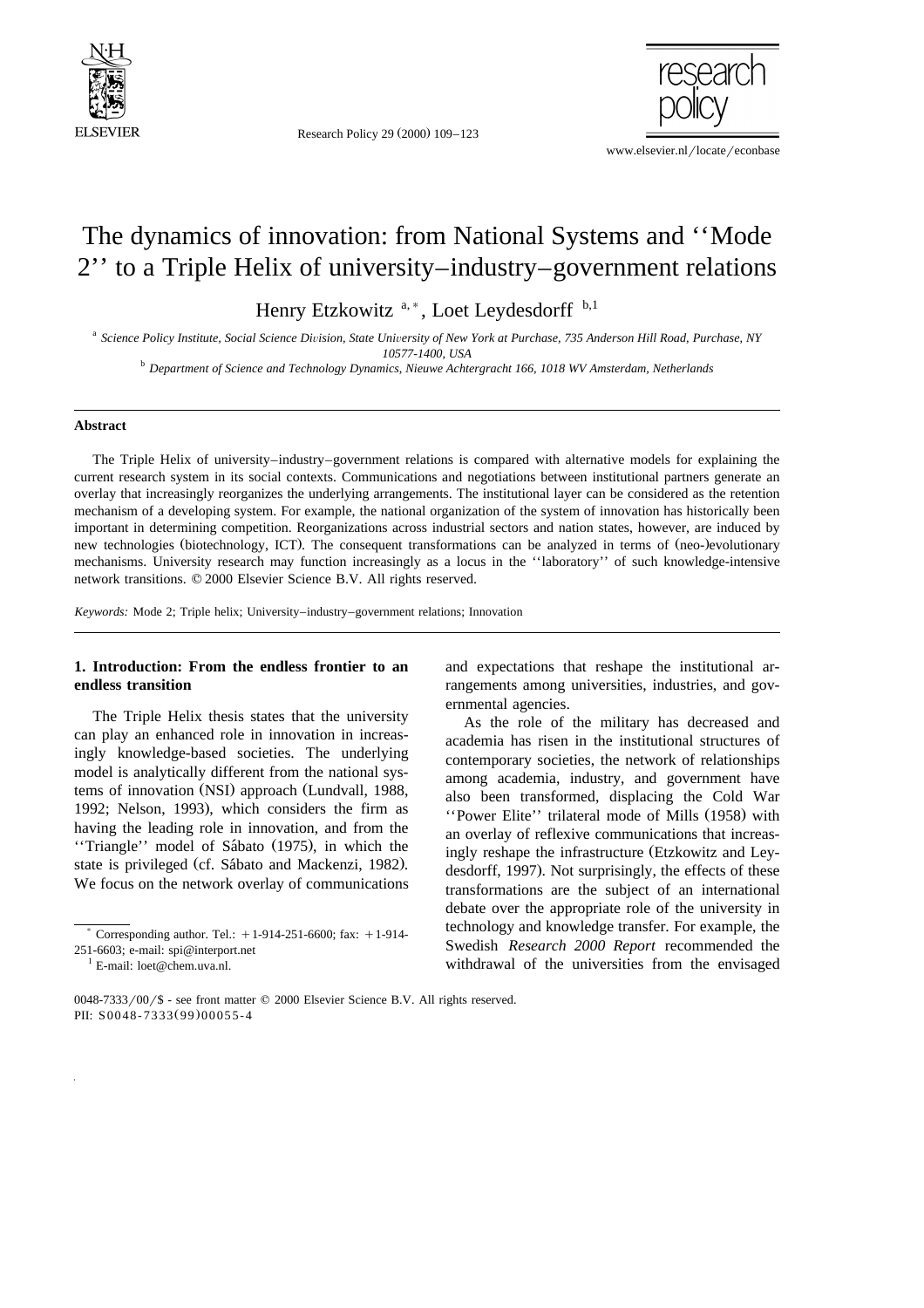''third mission'' of direct contributions to industry (see Benner and Sandström, this issue). Instead, the university should return to research and teaching tasks, as traditionally conceptualized. However, it can be expected that proponents of the third mission from the new universities and regional colleges, which have based their research programmes on its premises, will continue to make their case. Science and technology have become important to regional developments (e.g., Braczyk et al., 1998). Both  $R&D$ and higher education can be analyzed also in terms of markets (Dasgupta and David, 1994).

The issues in the Swedish debate are echoed in the critique of academic technology transfer in the USA by several economists (e.g., Rosenberg and Nelson, 1994). The argument is that academic technology-transfer mechanisms may create unnecessary transaction costs by encapsulating knowledge in patents that might otherwise flow freely to industry. But would the knowledge be efficiently transferred to industry without the series of mechanisms for identifying and enhancing the applicability of research findings? How are development processes to be carried further, through special grants for this purpose or in new firms formed on campus and in university incubator facilities?

The institutional innovations aim to promote closer relations between faculties and firms. The ''endless frontier'' of basic research funded as an end in itself, with only long-term practical results expected, is being replaced by an ''endless transition'' model in which basic research is linked to utilization through a series of intermediate processes (Callon, 1998), often stimulated by government.

The linear model either expressed in terms of ''market pull'' or ''technology push'' was insufficient to induce transfer of knowledge and technology. Publication and patenting assume different systems of reference both from each other and with reference to the transformation of knowledge and technology into marketable products. The rules and regulations had to be reshaped and an interface strategy invented in order to integrate market pull and technology push through new organizational mechanisms (e.g., OECD, 1980; Rothwell and Zegveld, 1981).

In the USA, these programs include the Small Business Innovation Research program (SBIR) and

the Small Business Technology Transfer Program (STTR), the Advanced Technology Program (ATP). the Industry/University Cooperative Research Centers (IUCRC) and Engineering Research Centers (ERC) of the National Science Foundation, etc. (Etzkowitz et al., 2000). In Sweden, the Knowledge Competency Foundation and the Technology Bridge Foundation were established as public venture capital source, utilizing the Wage Earners Fund, originally intended to buy stock in established firms on behalf of the public. The beginnings of a Swedish movement to involve academia more closely in this direction has occasioned a debate similar to the one that took place in the US in the early 1980s. At that time, Harvard University sought to establish a firm jointly with one of its professors, based on his research results.

Can academia encompass a third mission of economic development in addition to research and teaching? How can each of these various tasks contribute to the mission of the university? The late 19th century witnessed an academic revolution in which research was introduced into the university mission and made more or less compatible with teaching, at least at the graduate level. Many universities in the USA and worldwide are still undergoing this transformation of purpose. The increased salience of knowledge and research to economic development has opened up a third mission: the role of the university in economic development. A ''second academic revolution'' seems under way since World War II, but more visibly since the end of the Cold War (Etzkowitz, forthcoming).

In the USA in the 1970s, in various Western European countries during the 1980s, and in Sweden at present, this transition has led to a reevaluation of the mission and role of the university in society. Similar controversies have taken place in Latin America, Asia, and elsewhere in Europe. The Triple Helix series of conferences (Amsterdam, 1996; Purchase, New York, 1998; and Rio de Janeiro, 2000. have provided a venue for the discussion of theoretical and empirical issues by academics and policy analysts (Leydesdorff and Etzkowitz, 1996, 1998). Different possible resolutions of the relations among the institutional spheres of university, industry, and government can help to generate alternative strategies for economic growth and social transformation.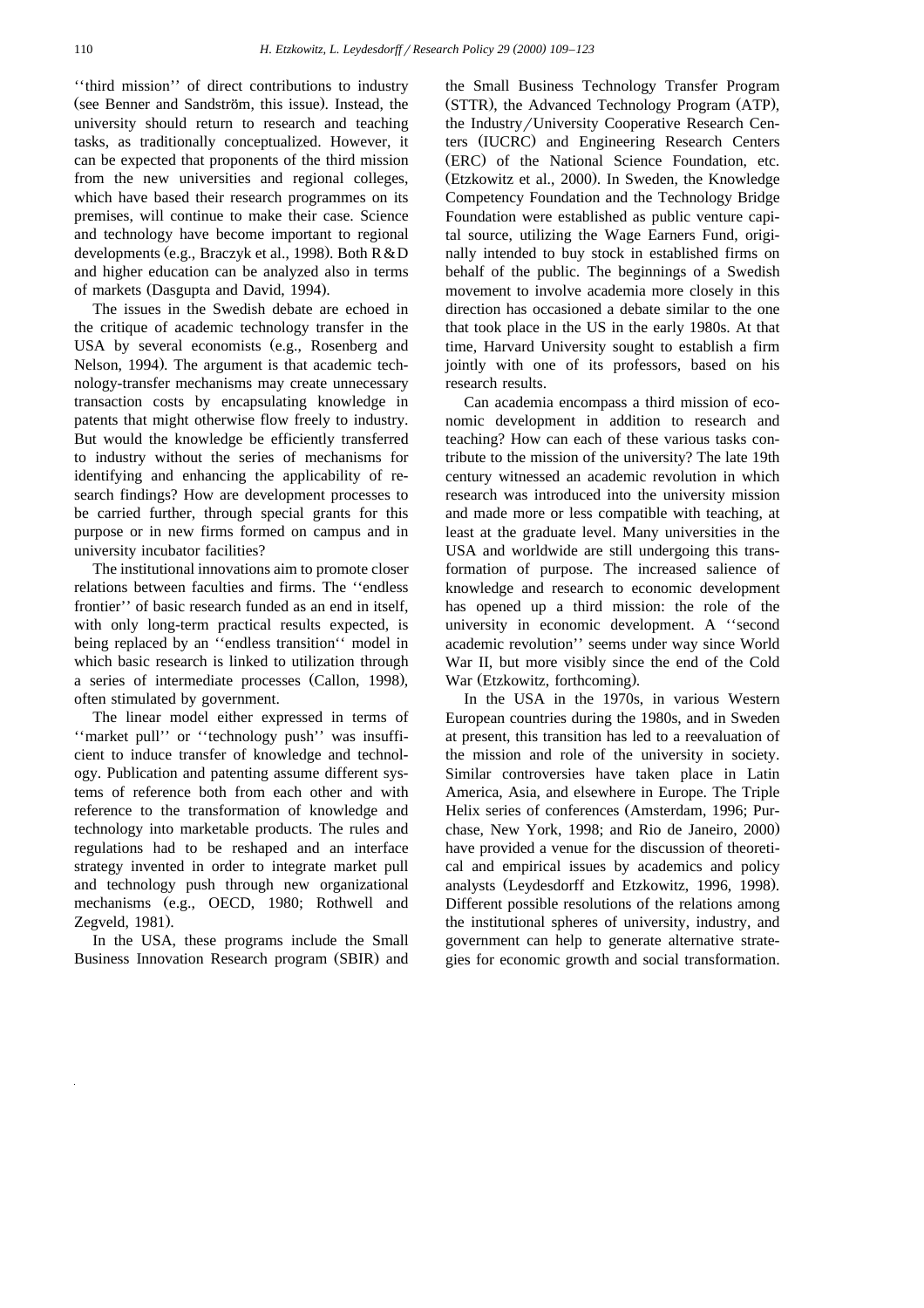# **2. Triple Helix configurations**

The evolution of innovation systems, and the current conflict over which path should be taken in university–industry relations, are reflected in the varying institutional arrangements of university–industry–government relations. First, one can distinguish a specific historical situation which one may wish to label Triple Helix I. In this configuration the nation state encompasses academia and industry and directs the relations between them  $(Fig. 1)$ . The strong version of this model could be found in the former Soviet Union and in Eastern European countries under ''existing socialism''. Weaker versions were formulated in the policies of many Latin American countries and to some extent in European countries such as Norway.

A second policy model (Fig. 2) consists of separate institutional spheres with strong borders dividing them and highly circumscribed relations among the spheres, exemplified in Sweden by the noted *Research 2000 Report* and in the US in opposition to the various reports of the Government–University– Industry Research Roundtable (GUIRR) of the National Research Council (MacLane, 1996; cf. GUIRR, 1998). Finally, Triple Helix III is generating a knowledge infrastructure in terms of overlapping



Fig. 1. An etatistic model of university–industry–government relations.



Fig. 2. A ''laissez-faire'' model of university–industry–government relations.

institutional spheres, with each taking the role of the other and with hybrid organizations emerging at the interfaces (Fig. 3).

The differences between the latter two versions of the Triple Helix arrangements currently generate normative interest. Triple Helix I is largely viewed



Fig. 3. The Triple Helix Model of University–Industry–Government Relations.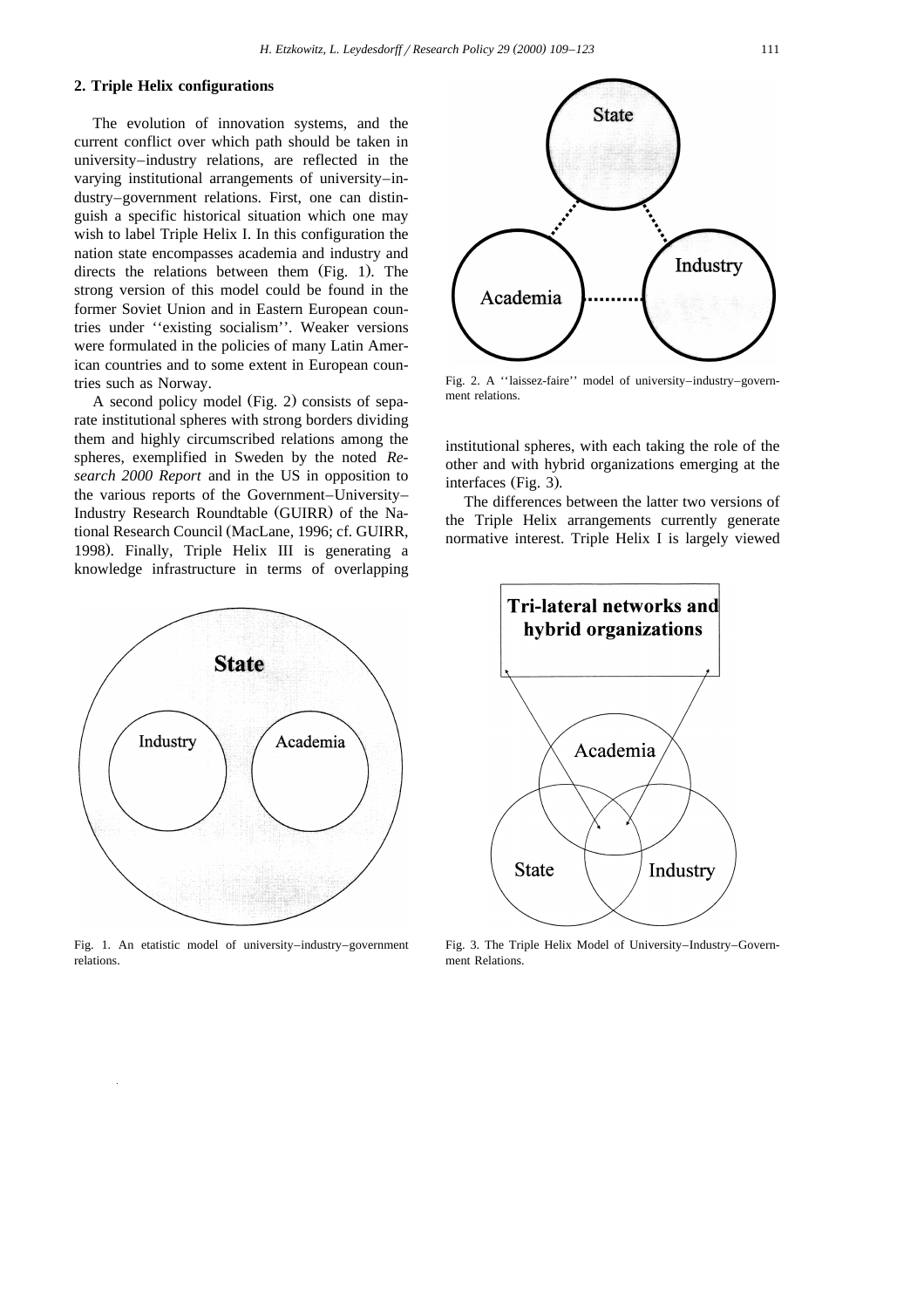as a failed developmental model. With too little room for ''bottom up'' initiatives, innovation was discouraged rather than encouraged. Triple Helix II entails a laissez-faire policy, nowadays also advocated as shock therapy to reduce the role of the state in Triple Helix I.

In one form or another, most countries and regions are presently trying to attain some form of Triple Helix III. The common objective is to realize an innovative environment consisting of university spin-off firms, tri-lateral initiatives for knowledgebased economic development, and strategic alliances among firms (large and small, operating in different areas, and with different levels of technology), government laboratories, and academic research groups. These arrangements are often encouraged, but not controlled, by government, whether through new ''rules of the game,'' direct or indirect financial assistance, or through the Bayh–Dole Act in the USA or new actors such as the abovementioned foundations to promote innovation in Sweden.

### **3. The Triple Helix of innovation**

The Triple Helix as an analytical model adds to the description of the variety of institutional arrangements and policy models an explanation of their dynamics. What are the units of operation that interact when a system of innovation is formed? How can such a system be specified?

In our opinion, typifications in terms of ''national systems of innovation" (Lundvall, 1988; Nelson, 1993); "research systems in transition" (Cozzens et al., 1990; Ziman, 1994), Mode 2 (Gibbons et al., 1994) or "the post modern research system" (Rip and Van der Meulen, 1996) are indicative of flux, reorganization, and the enhanced role of knowledge in the economy and society. In order to explain these observable reorganizations in university–industry– government relations, one needs to transform the sociological theories of institutional retention, recombinatorial innovation, and reflexive controls. Each theory can be expected to appreciate a different subdynamic (Leydesdorff, 1997).

In contrast to a double helix (or a coevolution between two dynamics), a Triple Helix is not expected to be stable. The biological metaphor cannot work because of the difference between cultural and biological evolutions. Biological evolution theory assumes variation as a driver and selection to be naturally given. Cultural evolution, however, is driven by individuals and groups who make conscious decisions as well as the appearance of unintended consequences. A Triple Helix in which each strand may relate to the other two can be expected to develop an emerging overlay of communications, networks, and organizations among the helices (Fig.  $4)$ .

The sources of innovation in a Triple Helix configuration are no longer synchronized a priori. They do not fit together in a pregiven order, but they generate puzzles for participants, analysts, and policymakers to solve. This network of relations generates a reflexive subdynamics of intentions, strategies, and projects that adds surplus value by reorganizing and harmonizing continuously the underlying infras-



Fig. 4. The overlay of communications and expectations at the network level guides the reconstruction of institutional arrangements.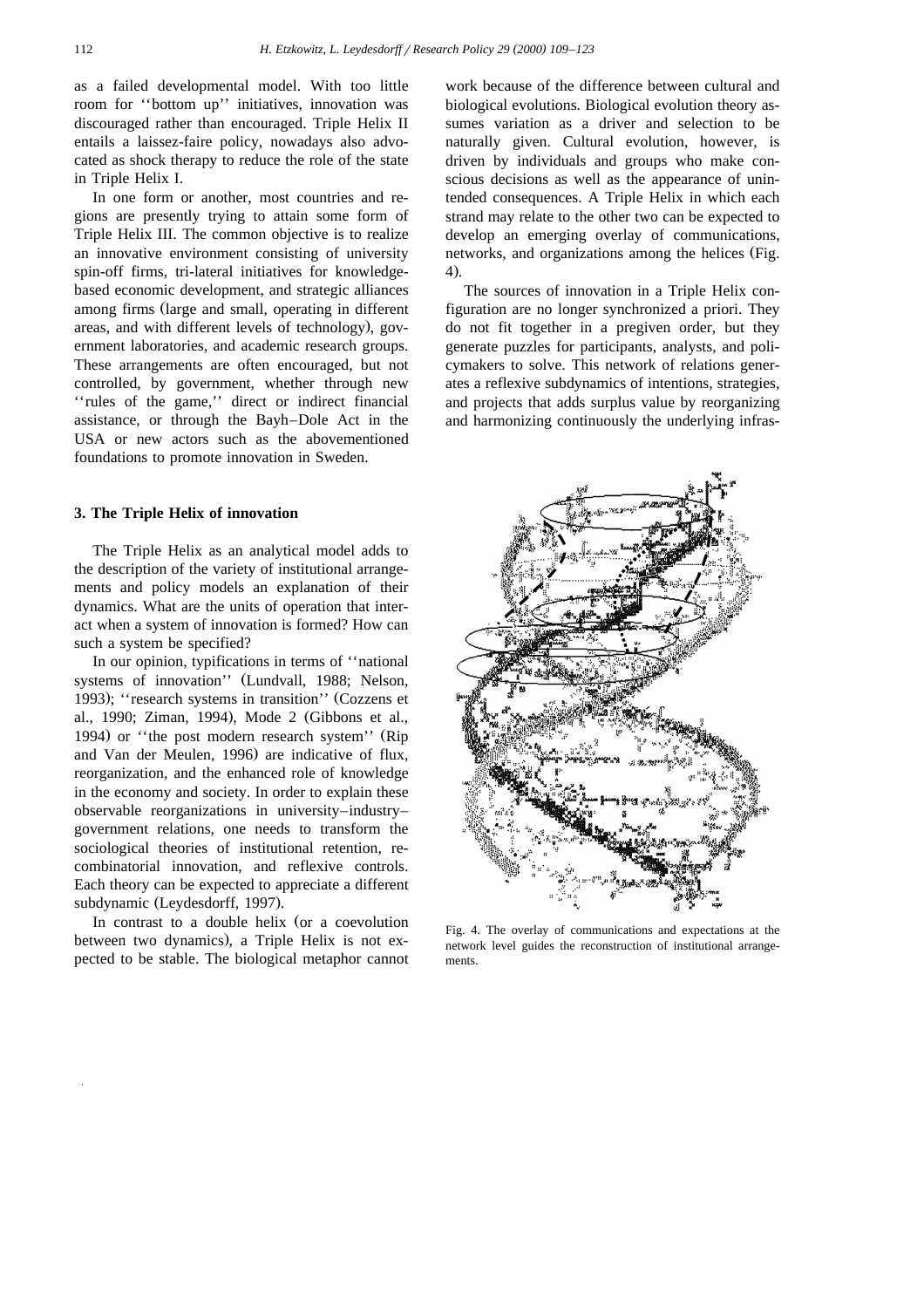tructure in order to achieve at least an approximation of the goals. The issue of how much we are in control or non-control of these dynamics specifies a research program on innovation.

Innovation systems, and the relationships among them, are apparent at the organizational, local, regional, national, and multinational levels. The interacting subdynamics, that is, specific operations like markets and technological innovations, are continuously reconstructed like commerce on the Internet, yet differently at different levels. The subdynamics and the levels are also reflexively reconstructed through discussions and negotiation in the Triple Helix. What is considered as ''industry'', what as ''market'' cannot be taken for granted and should not be reified. Each ''system'' is defined and can be redefined as the research project is designed.

For example, national systems of innovation can be more or less systemic. The extent of systemness remains an empirical question (Leydesdorff and Oomes, 1999). The dynamic "system(s) of innovation'' may consist of increasingly complex collaborations across national borders and among researchers and users of research from various institutional spheres (Godin and Gingras, this issue). There may be different dynamics among regions. The systems of reference have to be specified analytically, that is, as hypotheses. The Triple Helix hypothesis is that systems can be expected to remain in transition. The observations provide an opportunity to update the analytical expectations.

#### **4. An endless transition**

The infrastructure of knowledge-intensive economies implies an endless transition. Marx's great vision that "all that is solid, melts into air" (Berman, 1982) underestimated the importance of seemingly volatile communications and interactions in recoding the (complex) network system. Particularly, when knowledge is increasingly utilized as a resource for the production and distribution system, reconstruction may come to prevail as a mode of "creative destruction" (Schumpeter, 1939, 1966; Luhmann, 1984).

Can the reconstructing forces be specified? One mode of specification is provided by evolutionary economics in which the three functional mechanisms are: technological innovation provides the variation, markets are the prevailing selectors, and the institutional structures provide the system with retention and reflexive control (Nelson, 1994). In advanced and pluriform societies, the mechanisms of institutional control are again differentiated into public and private domains. Thus, a complex system is developed that is continuously integrated and differentiated, both locally and globally.

Innovation can be defined at different levels and from different perspectives within this complex dynamics. For example, evolutionary economists have argued that one should consider firms as the units of analysis, since they carry the innovations and they have to compete in markets (Nelson and Winter, 1982; cf. Andersen, 1994). From a policy perspective, one may wish to define national systems of innovation as a relevant frame of reference for government interventions. Others have argued in favour of networks as more abstract units of analysis: the semi-autonomous dynamics of the networks may exhibit lock-ins, segmentation, etc. (e.g., David and Foray, 1994). Furthermore, the evolving networks may change in terms of relevant boundaries while developing (Maturana, 1978).

In our opinion, these various perspectives open windows of appreciation on the dynamic and complex processes of innovation, but from specific angles. The complex dynamics is composed of subdynamics like market forces, political power, institutional control, social movements, technological trajectories and regimes. The operations can be expected to be nested and interacting. Integration, for example, within a corporation or within a nation state, cannot be taken for granted. Technological innovation may also require the reshaping of an organization or a community (Freeman and Perez, 1988). But the system is not deterministic: in some phases intentional actions may be more successful in shaping the direction of technological change than in others (Hughes, 1983).

The dynamics are nonlinear while both the interaction terms and the recursive terms have to be declared. First, there are ongoing transformations within each of the helices. These reconstructions can be considered as a level of continuous innovations under pressure of changing environments. When two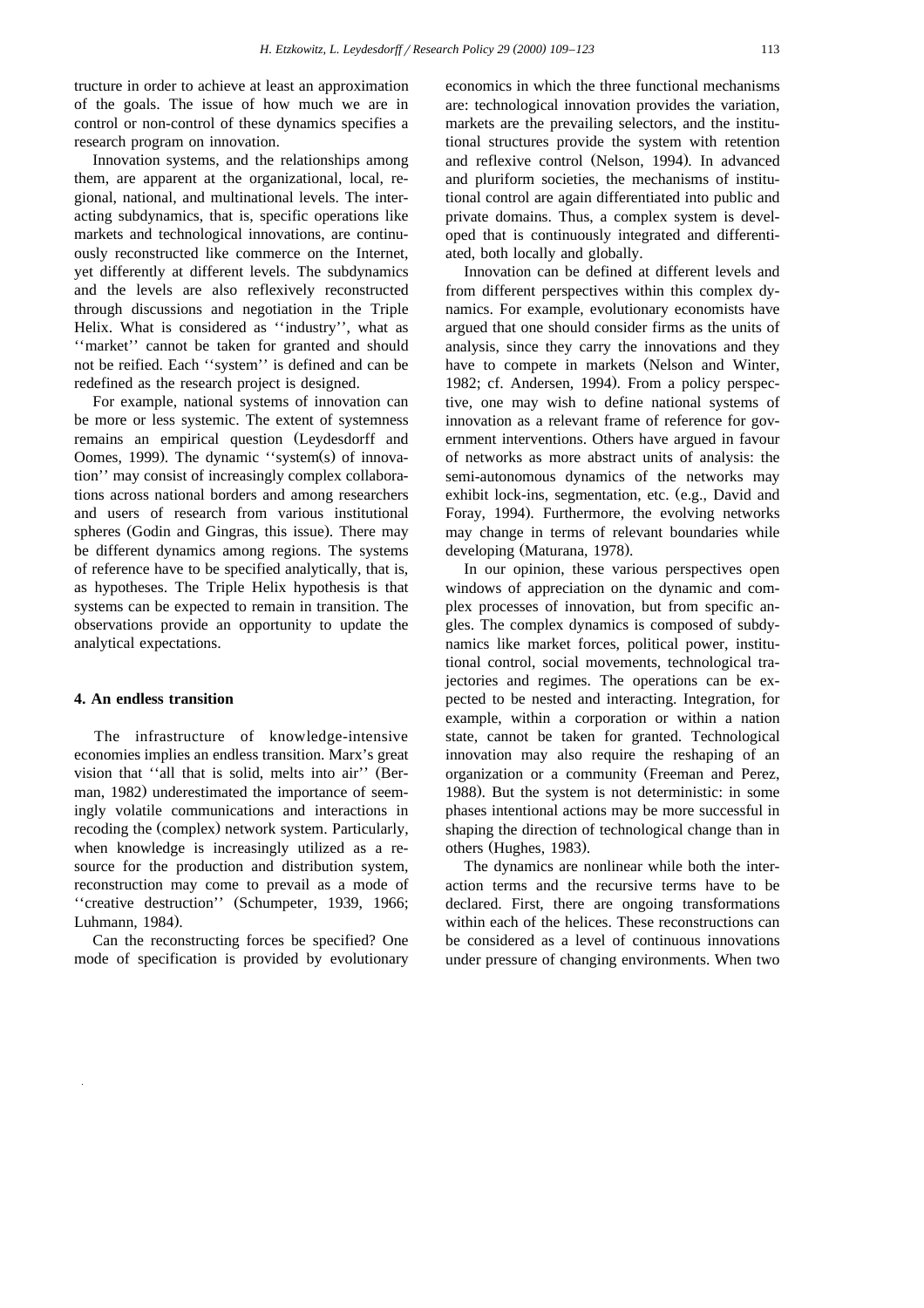helices are increasingly shaping each other mutually, coevolution may lead to a stabilization along a trajectory. If more than a single interface is stabilized, the formation of a globalized regime can be expected. At each level, cycles are generated which guide the phasing of the developments. The higherorder transformations (longer-term) are induced by the lower-order ones, but the latter can seriously be disturbed by events at a next-order system's level (Schumpeter, 1939; Kampmann et al., 1994).

Although this model is abstract, it enables us to specify the various windows of theoretical appreciation in terms of their constitutive subdynamics  $(e.g.,)$ Leydesdorff and Van den Besselaar, 1997). The different subdynamics can be expected to select upon each other asymmetrically, as in processes of negotiation, by using their specific codes. For example, the markets and networks select upon technological feasibilities, whereas the options for technological developments can also be specified in terms of market forces. Governments can intervene by helping create a new market or otherwise changing the rules of the game.

When the selections "lock-in" upon each other, next-order systems may become relevant. For example, airplane development at the level of firms generates trajectories at the level of the industry in coevolutions between selected technologies and markets (e.g., Nelson, 1994; cf. McKelvey, 1996). Nowadays, the development of a new technological trajectory invokes the support of national governments and even international levels (like the EU), using increasingly a Triple Helix regime (Frenken and Leydesdorff, forthcoming).

We have organized this theme issue about the Triple Helix of university–industry–government relations in terms of three such interlocking dynamics: institutional transformations, evolutionary mechanisms, and the new position of the university. This approach allows us to pursue the analysis at the network level and then to compare among units of analysis. For example, both industries and governments are entrained in institutional transformations, while the institutional transformations themselves change under the pressure of information and communication technologies (ICT) or government policies. Before explaining the organization of the theme issue in detail, however, we wish to turn briefly to

the analytical position of the Triple Helix model in relation to other nonlinear models of innovation, like Mode 2 and national systems of innovation.

## **5. Nonlinear models of innovation**

As noted, nonlinear models of innovation extend upon linear models by taking interactive and recursive terms into account. These nonlinear terms can be expected to change the causal relations between input and output. The production rules in the systems under study, for example, can be expected to change with the further development of the input/output relations (e.g., because of economies of scale). Thus, the unit of operation may be transformed, as is typical when a pilot plant in the chemical industry is scaled up to a production facility.

By changing the unit of analysis or the unit of operation at the reflexive level, one obtains a different perspective on the system under study. But the system itself is also evolving. In terms of methodologies, this challenges our conceptual apparatus, since one has to be able to distinguish whether the variable has changed or merely the value of the variable. The analysis contains a snapshot, while the reality provides a moving picture. One needs metaphors to reduce the complexity for the discursive understanding. Geometrical metaphors can be stabilized by higher-order codifications as in the case of paradigms. The understanding in terms of fluxes (that is, how the variables as well as the value may change over time), however, calls for the use of algorithmic simulations. The observables can then be considered as special cases which inform the expectations (Leydesdorff, 1995).

Innovation, in particular, can be defined only in terms of an operation. Both the innovator  $(s)$  and the innovated system(s) are expected to be changed by the innovation. Furthermore, one is able to be both a participant and an observer, and one is also able to change perspectives. In the analysis, however, the various roles are distinguished although they can sometimes be fused in ''real life'' events. Langton  $(1989)$  proposed to distinguish between the "phenotypical'' level of the observables and the ''genotypical'' level of analytical theorizing. The ''phenotypes'' remain to be explained and the various expla-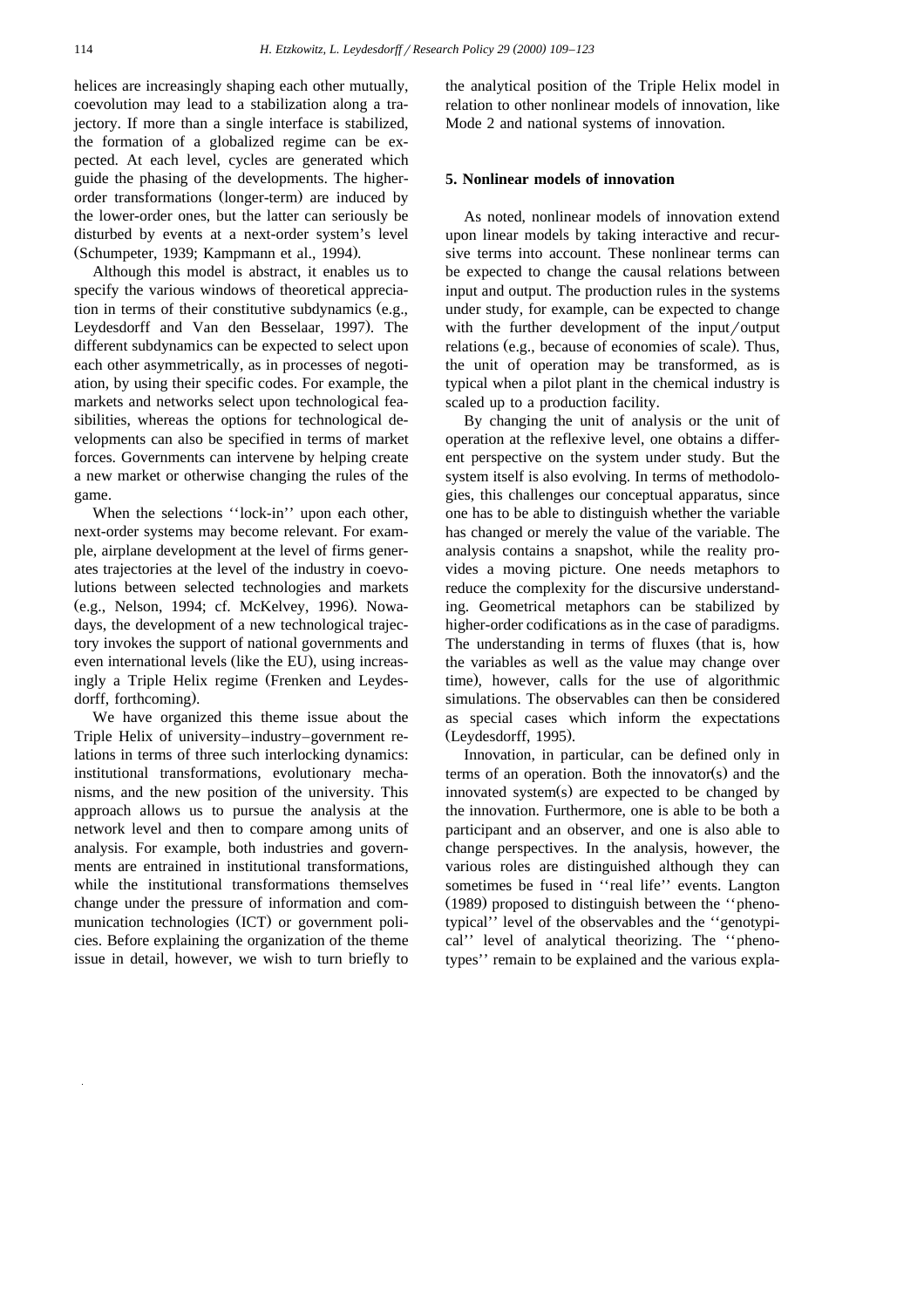nations compete in terms of their clarity and usefulness for updating the expectations. Confusion, however, is difficult to avoid given the pressure to jump to normative conclusions, while different perspectives are continuously competing, both normatively and analytically.

Let us first focus on the problem of the unit of analysis and the unit of operation. In addition to extending the linear (input/output) models of neoclassical and business economics, evolutionary economists also changed the unit of analysis. Whereas neoclassical economics focused on markets as networks in terms of input/output relations among individual (rational) agents, evolutionary economists have tended to focus on firms as the specific (and bounded) carriers of an innovation process. Both the unit of analysis and the unit of operation were changed (Andersen, 1994; cf. Alchian, 1950).

Lundvall  $(1988, at p. 357)$  noted that the interactive terms between demand and supply in user–producer relations assume a system of reference in addition to the market. The classical dispute in innovation theory had, in his opinion, referred to the role of demand and supply, that is, market forces, in determining the rate and direction of the process of innovation (cf. Mowery and Rosenberg, 1979; Freeman, 1982, p. 211). If, however, the dynamics of innovation (e.g., product competition) are expected to be different from the dynamics of the market  $(e.g.,)$ price competition), an alternative system of reference for the selection should also be specified. For this purpose, Lundvall proposed ''to take the national system of production as a starting point when defining a system of innovation''  $(p. 362)$ .

Lundvall added that the national system of production should not be considered as a closed system: ''the specific degree and form of openness determines the dynamics of each national system of production''. In our opinion, as a first step, innovation systems should be considered as the dynamics of *change* in systems of both production and distribution. From this perspective, national systems compete in terms of the adaptability of their knowledge infrastructure. How are competencies distributed for solving ''the production puzzle'' which is generated by uneven technological developments across sectors (Nelson, 1982; Nelson and Winter, 1975)? The infrastructure conditions the processes of innovation

which are possible within and among the sectors. In particular, the distribution of relevant actors contains an heuristic potential which can be made reflexive by a strategic analysis of specific strengths and weaknesses (Pavitt, 1984).

The solution of the production puzzle typically brings government into the picture shifting the dynamics from a double to a triple helix. The consequent processes of negotiation are both complex and dynamic: one expects that the (institutional) actors will be reproduced and changed by the interactions. Trilateral networks and hybrid organizations are created for resolving social and economic crises. The actors from the different spheres negotiate and define new projects, such as the invention of the venture capital firm in New England in the early postwar era (Etzkowitz, forthcoming). Thus, a Triple Helix dynamics of university–industry–government relations is generated endogeneously.

Gibbons et al. (1994) argued that this "new mode of the production of scientific knowledge'' has become manifest. But: how are these dynamics in the network arrangements between industries, governments, and academia a consequence of the user–producer interactions foregrounded by Lundvall (1988)? Are national systems still a relevant unit of analysis? Since the new mode of knowledge production (Mode 2) is characterized as an outcome, it should, in our opinion, be considered as an emerging system. The emerging system rests like a hyper-network on the networks on which it builds (such as the disciplines, the industries, and the national governments), but the knowledge-economy transforms ''the ship while a storm is raging on the open sea'' (Neurath et al., 1929).

Science has always been organized through networks, and to pursue practical as well as theoretical interests. Centuries before ''Mersenne'' was transmogrified into an Internet site, he was an individual, who by visits and letters, knitted the European scientific community together. The Academies of Science played a similar role in local and national contexts from the 16th century.

The practical impetus to scientific discovery is long-standing. The dissertation of Merton (1938) reported that between 40% and 60% of discoveries in the 17th century could be classified as having their origins in trying to solve problems in naviga-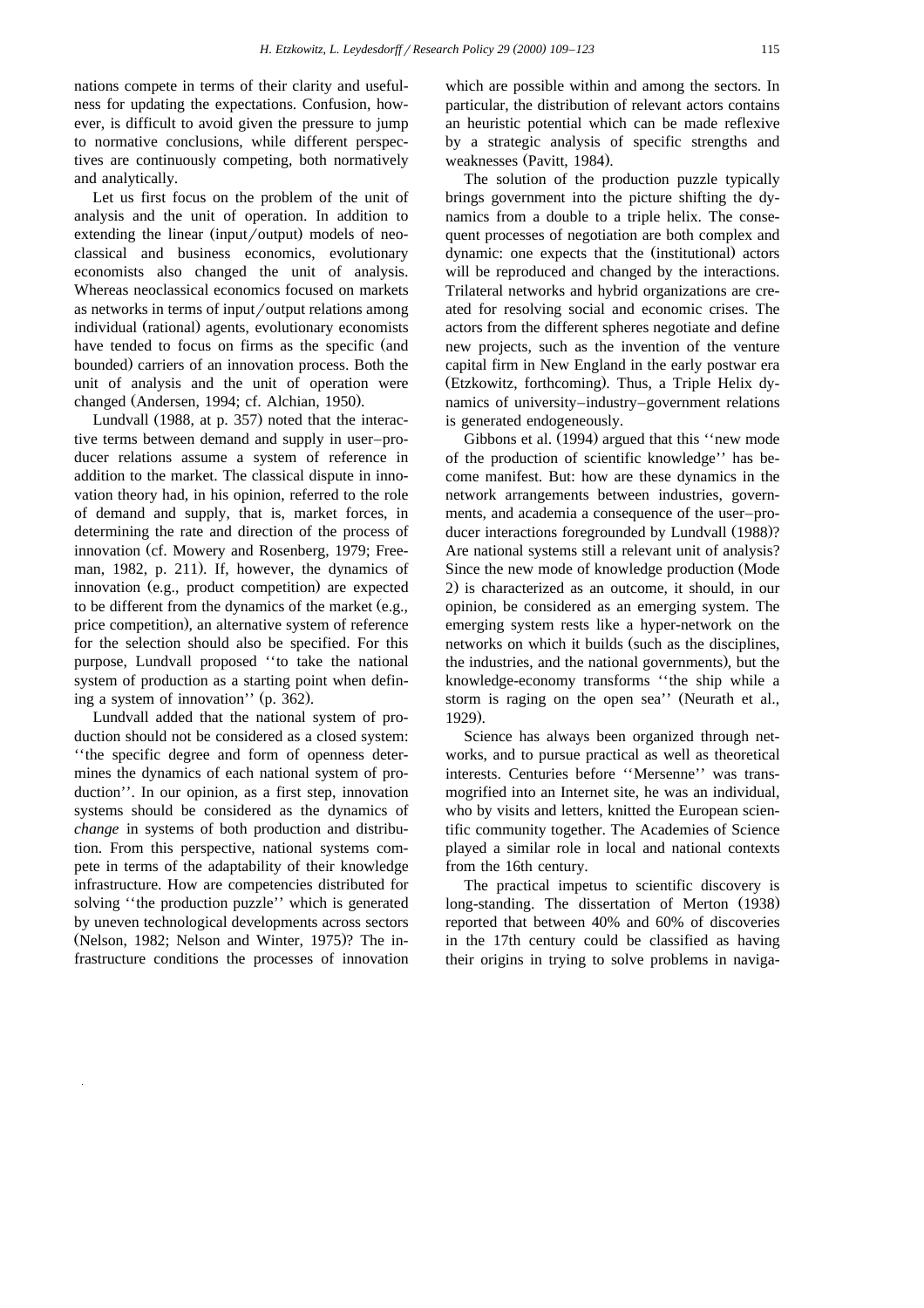tion, mining, etc. Conversely, solution of practical problems through scientific means has been an important factor in scientific development, whether in German pharmaceutical science in the 17th century  $(Gustin, 1975)$  or in the British-sponsored competition to provide a secure basis for navigation (Sobel, 1995).

The so-called Mode 2 is not new; it is the original format of science before its academic institutionalization in the 19th century. Another question to be answered is why Mode 1 has arisen after Mode 2: the original organizational and institutional basis of science, consisting of networks and invisible colleges (cf. Weingart, 1997; Godin, 1998). Where have these ideas, of the scientist as the isolated individual and of science separated from the interests of society, come from? Mode 2 represents the material base of science, how it actually operates. Mode 1 is a construct, built upon that base in order to justify autonomy for science, especially in an earlier era when it was still a fragile institution and needed all the help it could get.

In the USA, during the late 19th century, large fortunes were given to found new universities, and expand old ones. There were grave concerns among many academics that the industrialists making these gifts would try to directly influence the universities, by claiming rights to hire and fire professors as well as well as to decide what topics were acceptable for research and instruction (Storr, 1953). To carve out an independent space for science, beyond the control of economic interests, a physicist, Henry Rowland, propounded the doctrine that if anyone with external interests tried to intervene, it would harm the conduct of science. As president of the American Association for the Advancement of Science, he promoted the ideology of pure research in the late 19th century. Of course, at the same time as liberal arts universities oriented toward pure research were being founded, land grant universities, including MIT, pursued more practical research strategies. These two contrasting academic modes existed in parallel for many years.

Decades hence, Merton posited the normative structure of science in 1942 and strengthened the ideology of ''pure science.'' His emphasis on universalism and skepticism was a response to a particular historical situation, the need to defend science from corruption by the Nazi doctrine of a racial basis for science and from Lysenko's attack on genetics in the Soviet Union. Merton's formulation of a set of norms to protect the free space of science was accepted as the basis for an empirical sociology of science for many years.

The third element in establishing the ideology of pure science was, of course, the Bush Report of 1945. The huge success of science in supplying practical results during World War II in one sense supplied its own legitimation for science. But with the end of the war at hand and wanting to insure that science was funded in peacetime, a rationale was needed in 1944 when Bush persuaded President Roosevelt to write a letter commissioning the report (Bush, 1980).

In the first draft of his report, Bush proposed to follow the then current British method of funding science at universities. It would be distributed on a per capita basis according to the number of students at each school. In the contemporary British system of a small number of universities, the funds automatically went to an elite. However, if that model had been followed in the US, even in the early postwar era, the flow of funds would have taken a different course. The funding would not only have flowed primarily to a bicoastal academic elite but would have been much more broadly distributed across the academic spectrum, especially to the large state universities in the Midwest.

In the time between the draft and the final report, the mechanism for distribution of government funds to academic research was revised and ''peer review'' was introduced. Adapted from foundation practices in the 1920s and 1930s, it could be expected that ''the peers'', the leading scientists who would most surely be on those committees, would distribute the funds primarily to a scientific elite. The status system of U.S. universities that had been in place from the 1920s was reinforced.

This model of ''best science'' is no longer acceptable to many as the sole basis for distribution of public research funds. Congresspersons who represent regions with universities that are not significant recipients of research funds have disregarded peer review and distributed research funds by direct appropriation, much as roads and bridges are often sited through ''log rolling'' and ''pork barrel'' pro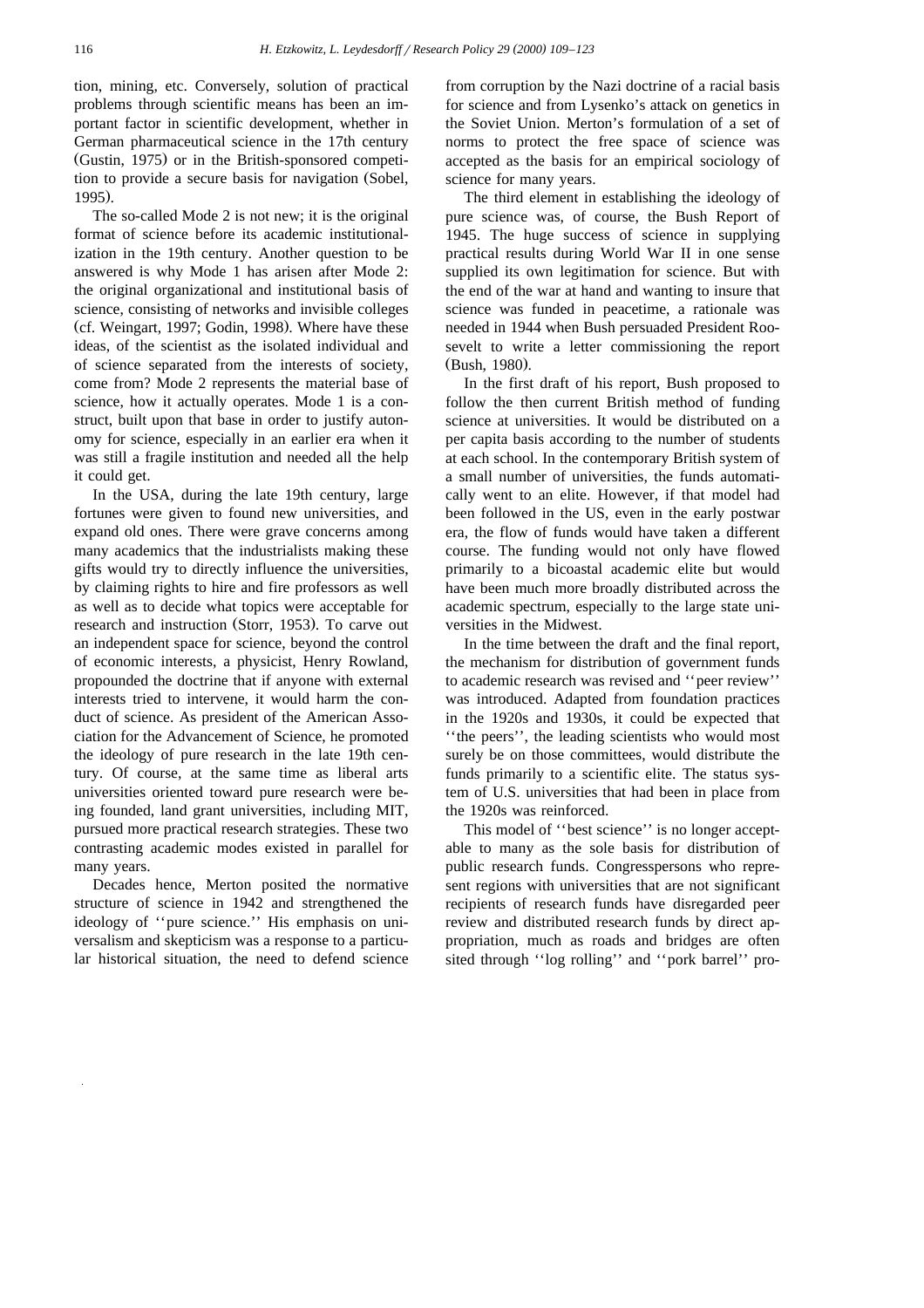cesses. Nevertheless, these politically directed funds support also serious scientific research and instrumentation projects. Even when received by schools with little or no previous research experience, these ''one-time funds'' are typically used to rapidly build up competencies in order to compete within the peer-review system.

Indeed, when a leading school, Columbia University, needed to renew the infrastructure of its chemistry department, it contracted with the same lobbying firm in Washington, DC as less well-known schools. Through public relations advice, Columbia relabeled its chemistry department ''The National Center for Excellence in Chemistry''. A special federal appropriation was made and the research facilities were renovated and expanded. To hold its faculty, the university could not afford to wait for the slower route of peer review, and likely smaller amounts of funding.

Increasing competition for research funds among new and old actors has caused an incipient breakdown of ''peer review'', a system that could best adjudicate within a moderate level of competition. As competition for research funds continues to expand, how should the strain be adjusted? Some propose shrinking the research system; others suggest linking science to new sources of legitimation such as regional development.

## **6. The future legitimation of science**

It is nowadays apparent that the development of science provides much of the basis for future industrial development. These connections, however, have been present from the creation of science as an organized activity in the 17th century. Marx pointed them out again in the mid-19th century in connection with the development of chemical industry in Germany. At the time, he developed a thesis of the growth of science-based industry on the basis of a single empirical example: Perkins researches on dyestuffs in the UK leading to the development of an industry in Germany.

The potential of science to contribute to economic development has become a source of regional and international competition at the turn of the millennium. Until recently, the location of research was of little concern. The relationship between the site where knowledge is produced and its eventual utilization was not seen to be tightly linked, even as a first mover advantage. This view has changed dramatically in recent years, as has the notion that high-tech conurbations, like Route 128 and Silicon Valley, are unique instances that cannot be replicated. The more recent emergence of Austin, TX, for example, is based in part on the expansion of research at the University of Texas, aided by state as well as industry and federal funds.

Less research-intensive regions are by now well aware that science, applied to local resources, is the basis of much of their future potential for economic and social development. In the USA, it is no longer acceptable for research funds to primarily go to the east and west coasts with a few places in between in the Midwest. The reason why funding is awarded on bases other than the peer review system, is that all regions want a share of research funding.

The classic legitimation for scientific research as a contribution to culture still holds and military and health objectives also remain a strong stimulus to research funding. Nevertheless, the future legitimation for scientific research, which will keep funding at a high level, is that it is increasingly the source of new lines of economic development.

Newly created disciplines are often the basis for these heightened expectations. Such disciplines do not arise only from the subdivision of new disciplines from old ones, as in the 19th century (Ben David and Collins, 1966). New disciplines have arisen, more recently, through syntheses of practical and theoretical interests. For example, computer science grew out of elements of older disciplines such as electrical engineering, psychology, philosophy, and a machine. Materials science and other fields such as nanotechnology that are on every nation's critical technology list were similarly created.

The university can be expected to remain the core institution of the knowledge sector as long as it retains its original educational mission (Etzkowitz, Webster, Gebhardt, and Terra, this issue). Teaching is the university's comparative advantage, especially when linked to research and economic development. Students are also potential inventors. They represent a dynamic flow-through of ''human capital'' in academic research groups, as opposed to more static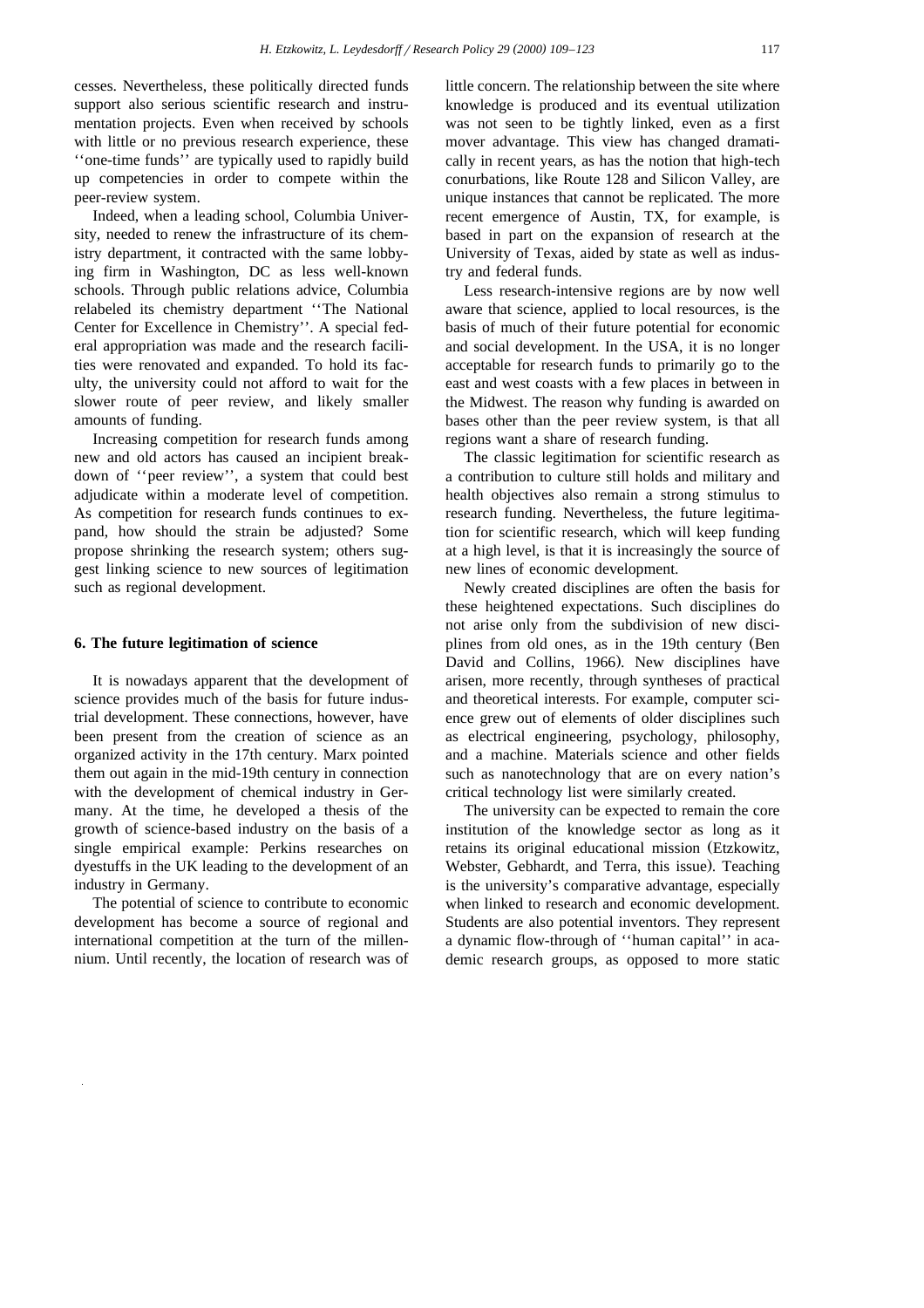industrial laboratories and research institutes. Although they are sometimes considered a necessary distraction, the turnover of students insures the primacy of the university as a source of innovation.

The university may be compared to other recently proposed contenders for knowledge leadership, such as the consulting firm. A consulting company draws together widely dispersed personnel for individual projects and then disperses them again after a project, solving a client's particular problem, is completed. Such firms lack the organizational ability to pursue a cumulative research program as a matter of course. The university's unique comparative advantages is that it combines continuity with change, organizational and research memory with new persons and new ideas, through the passage of student generations. When there is a break in the generations, typically caused by a loss of research funding, one academic research group disappears and can be replaced by another.

Of course, as firms organize increasingly higher level training programs (e.g., Applied Global University at the Applied Materials Devices, a semiconductor equipment manufacturer in Silicon Valley. they might in the future also, individually or jointly, attempt to give out degrees. Companies often draw upon personnel in their research units, as well as external consultants, to do some of the teaching in their corporate universities. Nevertheless, with a few notable exceptions, such as the RAND, they have not yet systematically drawn together research and training into a single framework. However, as the need for life-long learning increases, a university tied to the workplace becomes more salient.

### **7. Implications of the Triple Helix model**

The Triple Helix denotes not only the relationship of university, industry and government, but also internal transformation within each of these spheres. The university has been transformed from a teaching institution into one which combines teaching with research, a revolution that is still ongoing, not only in the USA, but in many other countries. There is a tension between the two activities but nevertheless they coexist in a more or less compatible relationship with each other because it has been found to be both

more productive and cost effective to combine the two functions.

The Triple Helix overlay provides a model at the level of social structure for the explanation of Mode 2 as an historically emerging structure for the production of scientific knowledge, and its relation to Mode 1. First, the arrangements between industry and government no longer need to be conceptualized as exclusively between national governments and specific industrial sectors. Strategic alliances cut across traditional sector divides; governments can act at national, regional, or increasingly also at international levels. Corporations adopt ''global'' postures either within a formal corporate structure or by alliance. Trade blocks like the EU, NAFTA, and Mercosul provide new options for breaking ''lockins'', without the sacrifice of competitive advantages from previous constellations. For example, the Airbus can be considered as an interactive opportunity for recombination at the supra-national level (Frenken, this issue).

Second, the driving force of the interactions can be specified as the expectation of profits. "Profit" may mean different things to the various actors involved. A leading edge consumer, for example, provides firms and engineers with opportunities to perceive ''reverse salients'' in current product lines and software. Thus, opportunities for improvements and puzzle-solving trajectories can be defined. Note that analytically the drivers are no longer conceptualized as ex ante causes, but in terms of expectations that can be evaluated only ex post. From the evolutionary perspective, selection (ex post) is structure determined, while variation may be random (Arthur, 1988; Leydesdorff and Van den Besselaar, 1998).

Third, the foundation of the model in terms of expectations leaves room for uncertainties and chance processes. The institutional carriers are expected to be reproduced as far as they have been functional hitherto, but the negotiations can be expected to lead to experiments which may thereafter also be institutionalized. Thus, a stage model of innovation can be specified.

The stages of this model do not need to correspond with product life cycle theory. Barras (1990), for example, noted that in ICT ''a reverse product life'' cycle seems to be dominant. Bruckner et al. (1994) proposed niche-creation as the mechanism of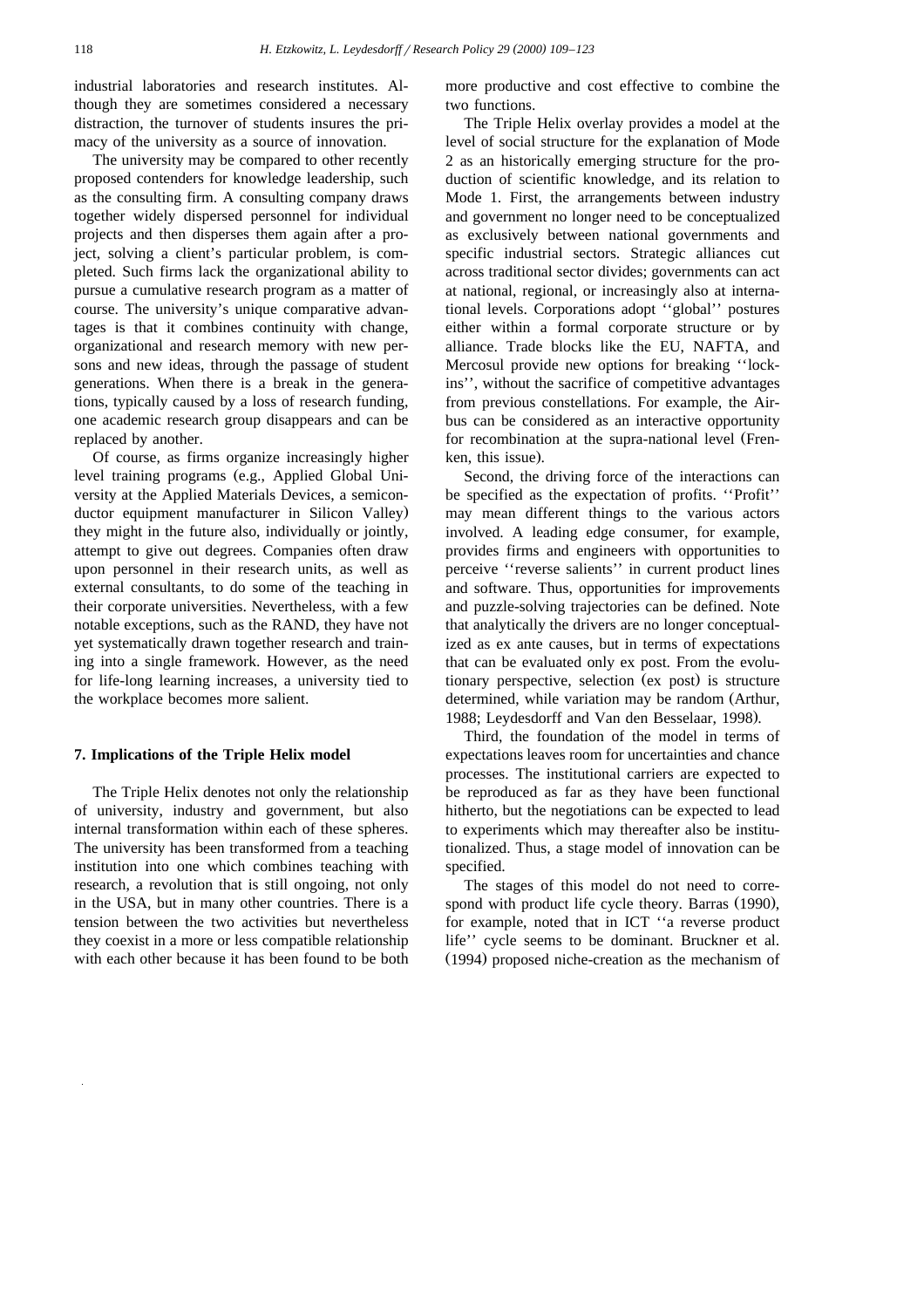potential lock-out in the case of competing technologies. A successful innovation changes the landscape, that is, the opportunity structure for the institutional actors involved. Structural changes in turn are expected to change the dynamics.

Fourth, the expansion of the higher-education and academic-research sector has provided society with a realm in which different representations can be entertained and recombined in a systematic manner. Kaghan and Barnett (1997) have used in this context the term ''desktop innovation'' as different from the laboratory model (cf. Etzkowitz, 1999). Knowledgeintensive economies can no longer be based on simple measures of profit maximization: utility functions have to be matched with opportunity structures. Over time, opportunity structures are recursively driven by the contingencies of prevailing and possible technologies. A laboratory of knowledge-intensive developments is socially available and can be improved upon (Etzkowitz and Leydesdorff, 1995). As this helix operates, the human capital factor is further developed along the learning curves and as an antidote to the risk of technological unemployment (Pasinetti, 1981).

Fifth, the model also explains why the tensions need not to be resolved. A resolution would hinder the dynamics of a system which lives from the perturbations and interactions among its subsystems. Thus, the subsystems are expected to be reproduced. When one opens the black-box one finds Mode 1 within Mode 2, and Mode 2 within Mode 1. The system is neither integrated nor completely differentiated, but it performs on the edges of fractional differentiations and local integrations. Using this model, one can begin to understand why the global regime exhibits itself in progressive instances, while the local instances inform us about global developments in terms of the exceptions which are replicated and built upon.

Case materials enable us to specify the negative selection mechanisms reflexively. Selection mechanisms, however, remain constructs. Over time, the inference can be corroborated. At this end, the function of reflexive inferencing based on available and new theories moves the system forward by drawing attention to possibilities for change.

Sixth, the crucial question of the exchange media — economic expectations (in terms of profit and growth), theoretical expectations, assessment of what can be realized given institutional and geographic constraints — have to be related and converted into one another. The helices communicate recursively over time in terms of each one's own code. Reflexively, they can also take the role of each other, to a certain extent. While the discourses are able to interact at the interfaces, the frequency of the external interaction is (at least initially) lower than the frequency within each helix. Over time and with the availability of ICT, this relation is changing.

The balance between spatial and virtual relations is contingent upon the availability of the exchange media and their codifications. Codified media provide the system with opportunities to change the meaning of a communication (given another context) while maintaining its substance (Cowan and Foray, 1997). Despite the "virtuality" of the overlay, this system is not ''on the fly'': it is grounded in a culture which it has to reproduce (Giddens, 1984). The retention mechanism is no longer given, but ''on the move'': it is reconstructed as the system is reconstructed, that is, as one of its subdynamics.

As the technological culture provides options for recombination, the boundaries of communities can be reconstituted. The price may be felt as a loss of traditional identities or alienation, or as a concern with the sustainability of the reconstruction, but the reverse of ''creative destruction'' is the option of increasing development. The new mode of knowledge production generates an endless transition that continuously redefines the borders of the endless frontier.

# **8. The organization of the theme issue**

As noted above, this issue is organized in three main parts, addressing (1) institutional transformation,  $(2)$  evolutionary mechanisms, and  $(3)$  the second academic revolution. Each part contains five contributions.

In Part One (Institutional Transformations). Michael Nowak and Charles Grantham open the discussion with a paper about the impact of the Internet on incubation as an institutional mechanism for technological innovation. The increased complex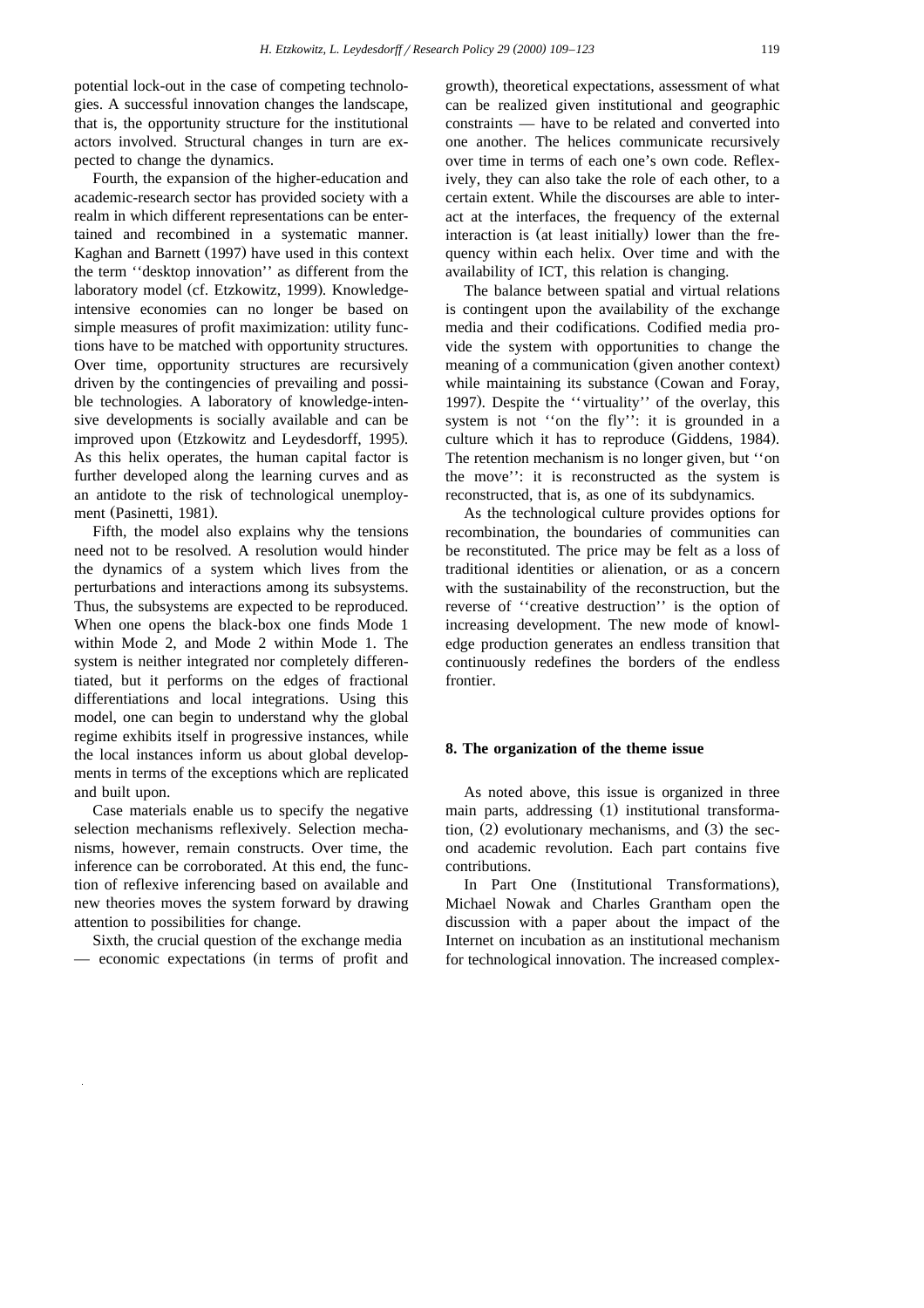ity of the process induces reflexivity about the choices to be made, and human capital becomes increasingly crucial for carrying the transformations.

The failure of the ''opening to the market'' as an answer to the state-dominated economies in the former Soviet Union, because of the neglect of the knowledge-intensive dimension, is discussed by testing three models against each other in Judith Sedaitis' paper entitled ''Technology Transfer in Transitional Economies: Comparing Market, State, and Organizational Frameworks''. The author concludes that processes of transfer in these cases can be understood at the intermediate network level.

Norma Morris, in ''Vial Bodies: Conflicting Interests in the Move to New Institutional Relationships in Biological Medicines Research and Regulation'', discusses normative issues that arise when the borders are no longer defined institutionally and governmentally. The case of the EU places the role of safety regulation at national and transnational levels on the agenda. In a paper entitled ''The Evolution of Rules for Access to Megascience Research Environments Viewed from Canadian Experience'', Cooper Langford and Martha Whitney Langford document what it means for the organization of Canadian science that government and industry relations are deeply involved in this enterprise. Are the Kudos-norms of Merton (1942) increasingly being replaced by a new set of norms (Ziman, 1994)? If so, what are the expected effects on reward systems and funding? In a contribution to the latter question, Shin-Ichi Kobayashi argues that a third form of funding can be distinguished nowadays (in addition to peer recognition and institutional allocation. The author develops the new format using the metaphor of the audition system for the performing arts.

Thus, not only the institutions themselves are transformed, but also their mechanisms of transformation. These evolutionary mechanisms are central to the second part of the theme issue. The contribution from the Aveiro team (Eduardo Anselmo de Castro, Carlos Jose Rodrigues, Carlos Esteves, and ´ Artur da Rosa Pires) returns to the impact of ICT on changing the stage. How can institutional arrangements be shaped to match the options which telematics provide? How can a retention mechanism be organized as a niche or a habitat for knowledge-intensive developments?

While the Portuguese team focuses on the regional level, Susanne Giesecke takes the analysis to the level of comparing national governments in her contribution entitled ''The Contrasting Roles of Government in the Development of the Biotechnology Industries in the US and Germany''. She notes the counter-effective policies of German governments which have operated on the basis of assumptions about previous developments. Policies have to be updated in terms of bottom-up processes and thus come to be understood in terms of reflexive feedbacks (instead of control).

Rosalba Casas, Rebeca de Gortari, and Ma. Josefa Santos from Mexico combine the issues of regional developments and differences between the technologies involved by cross-tabling them for the case of Mexico. These authors focus on what they call ''the building of knowledge spaces''. How is the interrelationship between knowledge-intensity, industrial activity, and institutional control shaped in terms of interhuman and interinstitutional relations? What is the function of shared culture, values, and trust? Is the region a habitat for the technology, or the technology a precondition for restructuring the region?

In a contribution entitled ''The Triple Helix: An Evolutionary Model of Innovations'', Loet Leydesdorff uses simulations to show how a lock-in can be enhanced using a coevolution like the one between regions and technologies. A third source of random variation, however, may intervene, reversing the order in a later stage and leading to more complex arrangements of market segmentation (that is, different suboptima). A mechanism for lock-out can also be specified.

Koen Frenken takes the complexity approach one step further by confronting it with empirical data in the case of the aircraft industry. Using Kauffman's (1993) model of "rugged fitness landscapes" he shows the working of a Triple Helix in different phases of this industry (cf. Frenken and Leydesdorff, forthcoming). The model can be extended to account for the additional degree of freedom in international collaborations to develop new aircraft. The failure of Fokker Aircraft, for example, can be explained using these concepts: one cannot bet on two horses at the same time, since the markets are fiercely competitive, technological infrastructures are expensive, and learning curves are steep.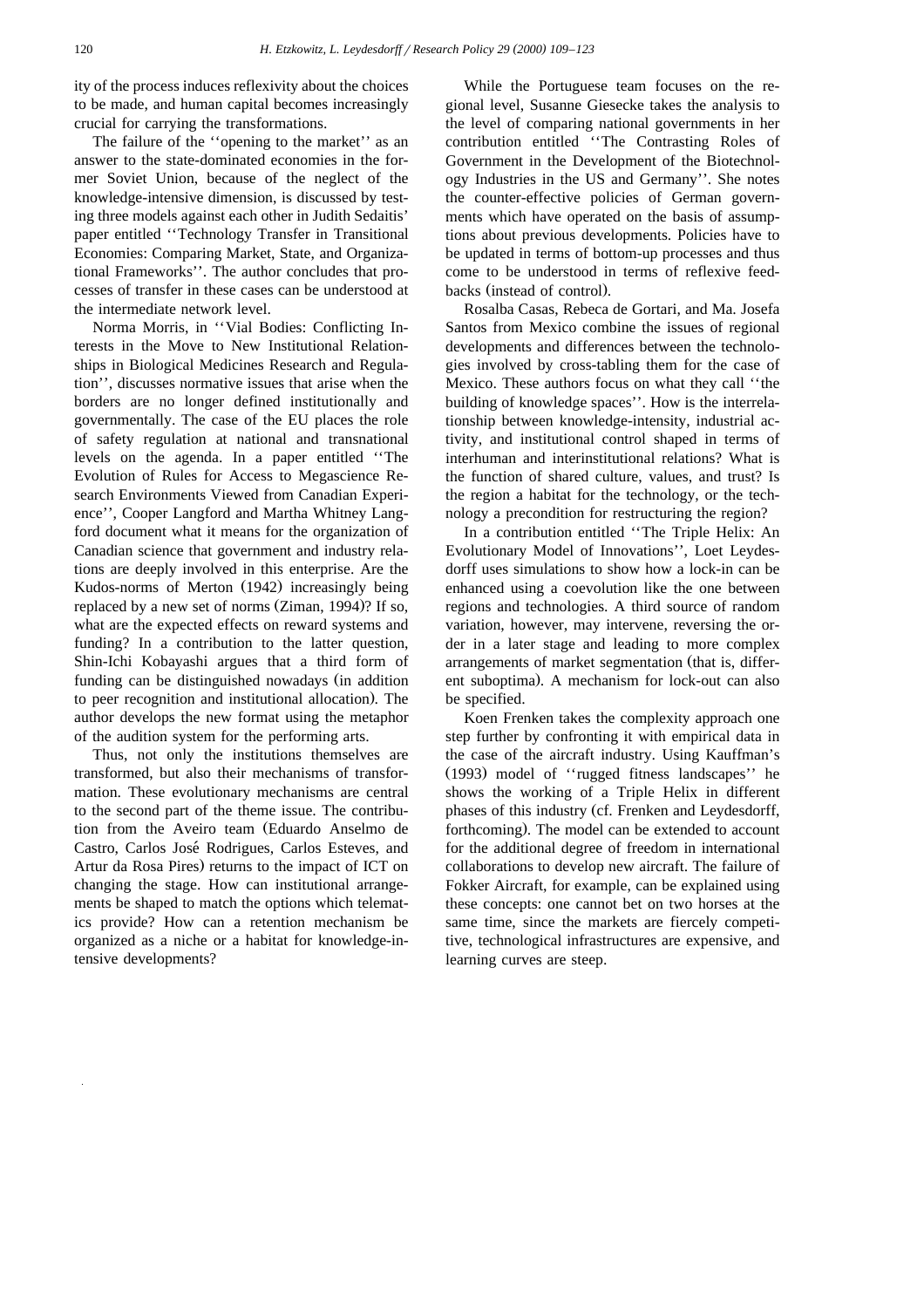In the third part of the issue, we turn to the second academic revolution. In their contribution entitled ''The Place of Universities in the System of Knowledge Production", Benoît Godin and Yves Gingras argue against the thesis that the university would have lost its salient position in the university–industry–government relations of Mode 2. Using scientometric data, they show that collaboration with academic teams is central to the operations of the networks which transform this knowledge infrastructure. Although based on Canadian data, the argument is made that this holds true also for other OECD countries.

From another world region, Judith Sutz reports about university–industry–government relations in Latin America. These young democracies, on one hand, wish to free themselves from the limitation of the so-called ''import substitution'' regime by opening up to the market. On the other hand, the connections are then established through the world system, and regional infrastructures tend to remain underdeveloped. The issue will be central to the Third Triple Helix Conference to be held in Rio de Janeiro, 26–29 April 2000. How can social, economic, and scientific developments be networked at the regional level? What does niche management mean in an open system's environment?

In a contribution entitled ''Institutionalizing the Triple Helix: Research Funding and Norms in the Academic System", Mats Benner and Ulf Sandström take a neo-institutional approach to the transformation of the university system in Europe. How does the system react (resist and embody) institutional transformation and neo-evolutionary pressures? In a further article, Eric Campbell and his colleagues raise the question of how this affects research practices in terms of ''Data Withholding in Academic Medicine''. Can characteristics of faculty denied access to research results and biomaterials be distinguished?

In a final article, Henry Etzkowitz, Andrew Webster, Christiane Gebhardt, and Branca Terra substantiate their claim that the transformation of the university system is a worldwide phenomenon. In addition to research and higher eduction, the university nowadays has a third role in regional and economic development because of the changing nature of both knowledge production and economic production. While a ''hands off'' may have been functional to previous configurations, the exigencies of today demand a more intensive interrelationship. As noted, a Triple Helix arrangement that tends to reorganize the knowledge infrastructure in terms of possible overlays, can be expected to be generated endogenously.

# **Acknowledgements**

We acknowledge support from the US National Science Foundation, the European Commission DG XII, the Fundação Coppetec in Brazil, the CNRS in France, the Netherlands Graduate School for Science, Technology and Modern Culture WTMC, the Center for Business and Policy Studies in Stockholm, the State University of New York SUNY, and our respective departments. We thank Alexander Etzkowitz for assistance with graphics.

## **References**

- Alchian, A.A., 1950. Uncertainty, evolution, and economic theory. Journal of Political Economy 58, 211–222.
- Andersen, E.S., 1994. Evolutionary Economics: Post-Schumpeterian Contributions. Pinter, London.
- Arthur, W.B., 1988. Competing technologies. In: Dosi, G., Freeman, C., Nelson, R., Silverberg, G., Soete, L. (Eds.), Technical Change and Economic Theory. Pinter, London, pp. 590– 607.
- Barras, R., 1990. Interactive innovation in financial and business services: the vanguard of the service revolution. Research Policy 19, 215–237.
- Ben David, J., Collins, R., 1966. Social factors in the origins of new science: the case of psychology. American Sociological Review 3, 45–85.
- Benner, M., Sandström, U., this issue. Institutionalizing the Triple Helix: research funding and norms in the academic system, Research Policy.
- Berman, M., 1982. All that is Solid Melts into Air: The Experience of Modernity. Simon and Schuster, New York.
- Braczyk, H.-J., Cooke, P., Heidenreich, M. (Eds.), Regional Innovation Systems. University College London Press, London.
- Bruckner, E., Ebeling, W., Jiménez Montaño, M.A., Scharnhorst, A., 1994. Hyperselection and innovation described by a stochastic model of technological evolution. In: Leydesdorff, L., Van den Besselaar, P. (Eds.), Evolutionary Economics and Chaos Theory: New Directions in Technology Studies. Pinter, London, pp. 79–90.
- Bush, V., 1980. The Endless Frontier: A Report to the President, reprinted by Arno Press, New York (1945).
- Callon, M., 1998. An essay on framing and overflowing: economic externalities revisited by sociology. In: Callon, M.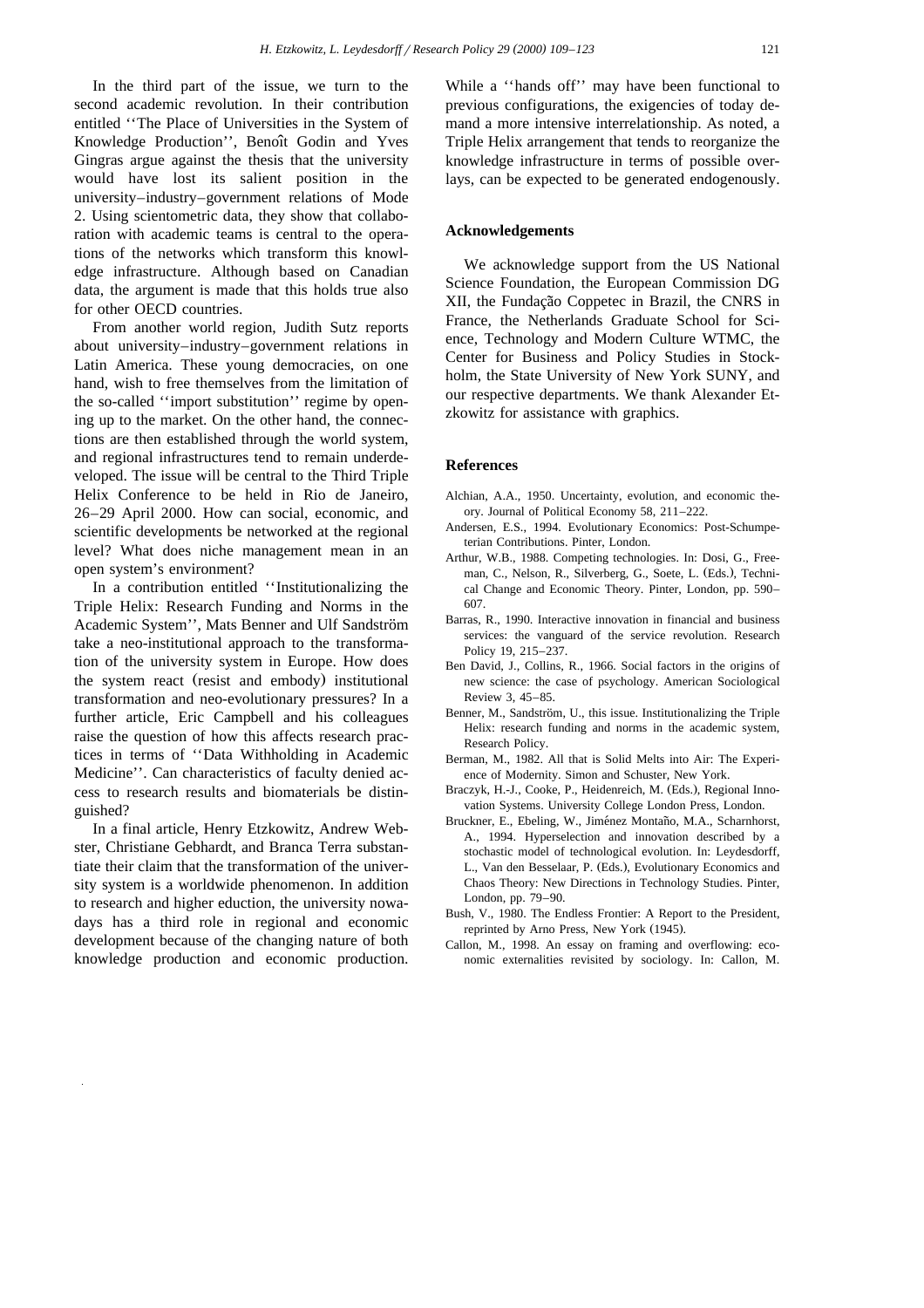(Ed.), The Laws of the Market. Macmillan, London, pp. 244–269.

- Cowan, R., Foray, D., 1997. The Economics of Codification and the Diffusion of Knowledge. MERIT, Maastricht.
- Cozzens, S., Healey, P., Rip, A., Ziman, J. (Eds.), 1990. The Research System in Transition. Kluwer Academic Publishers, Boston.
- Dasgupta, P., David, P., 1994. Towards a new economics of science. Research Policy 23, 487–522.
- David, P.A., Foray, D., 1994. Dynamics of competitive technology diffusion through local network structures: the case of EDI document standards. In: Leydesdorff, L., Van den Besselaar P. (Eds.), Evolutionary Economics and Chaos Theory: New Directions in Technology Studies. Pinter, London, pp. 63–78.
- Etzkowitz, H., 1999. Bridging the gap: the evolution of industry– university links in the United States. In: Branscomb, L., Kodama, F. (Eds.), Industrializing Knowledge: University-Industry Linkages in Japan and the United States. MIT Press, Cambridge, MA.
- Etzkowitz, H., forthcoming. The Second Academic Revolution: MIT and the Rise of Entrepreneurial Science. Gordon & Breach, London.
- Etzkowitz, H., Leydesdorff, L., 1995. The triple helix– university–industry–government relations: a laboratory for knowledge-based economic development. EASST Review 14  $(1)$ , 14–19.
- Etzkowitz, H., Leydesdorff, L. (Eds.), 1997. Universities in the Global Economy: A Triple Helix of University–Industry– Government Relations. Cassell Academic, London.
- Etzkowitz, H., Gulbrandsen, M., Levitt, J., 2000. Public Venture Capital: Government Funding Sources for Technology Entrepreneurs. Harcourt-Brace, New York.
- Freeman, C., 1982. The Economics of Industrial Innovation. Pinter, London.
- Freeman, C., Perez, C., 1988. Structural crises of adjustment, business cycles and investment behaviour. In: Dosi, G., Freeman, C., Nelson, R., Silverberg, G., Soete, L. (Eds.), Technical Change and Economic Theory. Pinter, London, pp. 38–66.
- Frenken, K., this issue. A complexity approach to innovation networks. The case of the aircraft industry (1909–1997). Research Policy.
- Frenken, K., Leydesdorff, L., forthcoming. Scaling trajectories in civil aircraft (1913–1997). Research Policy.
- Gibbons, M., Limoges, C., Nowotny, H., Schwartzman, S., Scott, P., Trow, M., 1994. The New Production of Knowledge: The Dynamics of Science and Research in Contemporary Societies. Sage, London.
- Giddens, A., 1984. The Constitution of Society. Polity Press, Cambridge.
- Godin, B., 1998. Writing performative history: is this a new Atlantis?. Social Studies of Science 38 (3), 465–483.
- Godin, B., Gingras, Y., this issue. The Place of Universities in the System of Knowledge Production. Research Policy.
- Government–University–Industry Research Roundtable GUIRR, 1998. National Science and Technology Strategies in a Global Context. Report of an International Symposium. National

Academy Press, Washington, DC.  $\lt$ http://bob.nap.edu/ readingroom/books/nst/ $>$ 

- Gustin, B., 1975. The emergence of the German chemical profession, 1790–1867. PhD dissertation, University of Chicago.
- Hughes, T.P., 1983. Networks of Power: Electrification of Western Society 1880–1930. Johns Hopkins Univ. Press, Baltimore, MD.
- Kaghan, W.N., Barnett, G.B., 1997. The desktop model of innovation. In: Etzkowitz, H., Leydesdorff, L. (Eds.), Universities in the Global Economy: A Triple Helix of University–Industry– Government Relations. Cassell Academic, London, pp. 71–81.
- Kampmann, C., Haxholdt, C., Mosekilde, E., Sterman, J.D., 1994. Entrainment in a disaggregated long-wave model. In: Leydesdorff, L., Van den Besselaar, P. (Eds.), Evolutionary Economics and Chaos Theory: New Directions in Technology Studies. Pinter, London, pp. 109–124.
- Langton, C.G. (Ed.), 1989. Artificial Life. Addison Wesley, Redwood City, CA.
- Leydesdorff, L., 1995. The Challenge of Scientometrics: The Development, Measurement, and Self-organization of Scientific Communications. DSWO Press, Leiden University, Leiden.
- Leydesdorff, L., 1997. The non-linear dynamics of sociological reflections. International Sociology 12, 25–45.
- Leydesdorff, L., Etzkowitz, H., 1996. Emergence of a Triple Helix of university–industry–government relations. Science and Public Policy 23, 279–286.
- Leydesdorff, L., Etzkowitz, H., 1998. The Triple Helix as a model for innovation studies. Science and Public Policy 25 (3), 195–203.
- Leydesdorff, L., Oomes, N., 1999. Is the European monetary system converging to integration?. Social Science Information  $38(1)$ ,  $57-86$ .
- Leydesdorff, L., Van den Besselaar, P., 1997. Scientometrics and communication theory: towards theoretically informed indicators. Scientometrics 38, 155–174.
- Leydesdorff, L., Van den Besselaar, P., 1998. Competing technologies: lock-ins and lock-outs. In: Dubois, D.M. (Ed.), Computing Anticipatory Systems, Proceedings of the American Institute of Physics 437. American Institute of Physics, Woodbury, NY, pp. 309–323.
- Luhmann, N., 1984. Soziale Systeme. Grundriß einer allgemeinen Theorie (Suhrkamp, Frankfurt am Main). [Social Systems (Stanford University Press, Stanford) 1995].
- Lundvall, B.-Å., 1988. Innovation as an interactive process: from user–producer interaction to the national system of innovation. In: Dosi, G. Freeman, C., Nelson, R., Silverberg, G., Soete, L. (Eds.), Technical Change and Economic Theory. Pinter, London, pp. 349–369.
- Lundvall, B.-Å. (Ed.), 1992. National Systems of Innovation. Pinter, London.
- MacLane, S., 1996. Should universities imitate industry?. American Scientist 84 (6), 520–521.
- Maturana, H.R., 1978. Biology of language: the epistemology of reality. In: Miller, G.A., Lenneberg, E. (Eds.), Psychology and Biology of Language and Thought. Essays in Honor of Eric Lenneberg. Academic Press, New York, pp. 27–63.